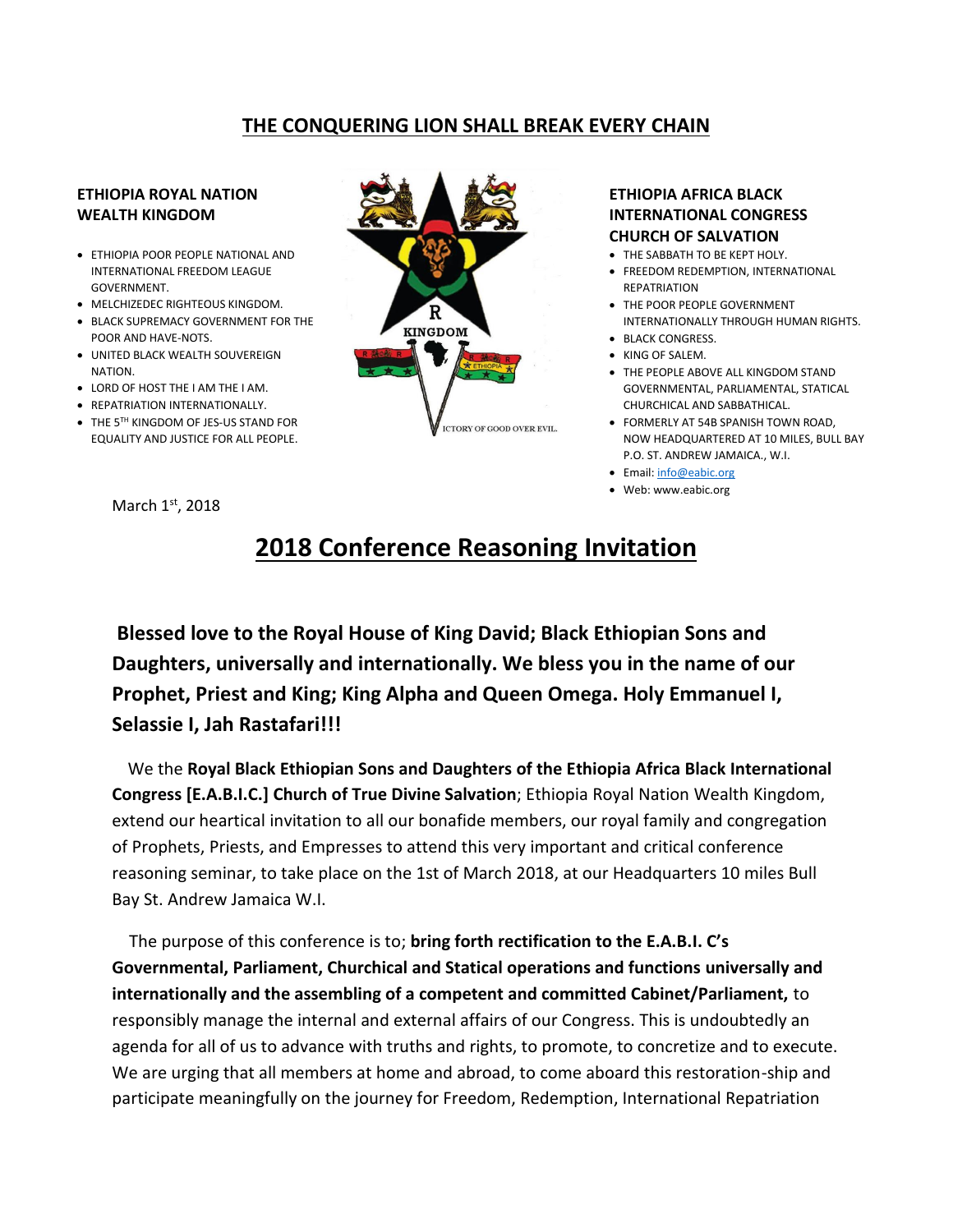with Reparation.

 This Issue is bigger than all of us, it is huge; it is a fundamental defining moment of our Congress which no one ought to trivialize. Therefor the hearts and voices of reason, faith and conscience must be heard to successfully address our problems. We request the full cooperation and assistance from each camp, church and office, and notification of attending delegates must be submitted in writing or emailed to [info@eabic.org] As Soon As Possible [ASAP], so that the proper arrangements can be made to accommodate all attending delegates to the best of our capability.

 The recent destruction of several infrastructure at the camp[HQ] had caused a major setback. In the face of extensive atrocity perpetrated against us, it's our basic duty to act in solidarity with each other nationally and internationally, and in concert with the faithful few, so as to fortify our strengths and possibilities moving forward. The evil forces and the criminal elements have found the unpatriotic and disloyal amongst us to be used, misused and manipulated in their efforts to derail us from the straight and narrow path that our Master has trod. We must be on guard to resist those who act, in whatever guise, contrary to the congress aims and objectives.

 The urgency and importance of this conference should not be taken lightly. We urge all E.A.B.I.C members to evaluate, asses and recognize the seriousness of such a seminar and give their full support, spiritually, physically and financially. Due to the setback caused by the fire, there will not be sufficient housing accommodations for all the delegates. Those of us who can furnish **tents to accommodate four or more people, solar lamps, lanterns and flashlights, will be an appreciated alternative solution to this problem**. Please label your packages; (**E.A.B.I.C Church Relief)** to ease taxes and fees. Salvation belongeth unto God, thy blessings is upon thy people; Selah Selassie I, Jah Ras Tafari.

 The expenses for this conference with the proper and adequate provisions and accommodations is extremely high. Since there are no available financial resources in the government's budget, it is left up to the E.A.B.I.C. members to finance this Conference, which is of Paramount Importance. Financial pledges could be made through each camp, church or office, as well as from individual members.

 With the balm of Jah council our strength to renew; Let us do with our might what our hands find to do; Toil on Brethrens, Toil on Sisters, let us work, let us watch and pray, and labor till our Master come; Freedom, Redemption, International Repatriation through one-man voice and power; Holy Emmanuel I, Selassie I, Jah Rastafari. We look forward to a successful conference; Each of us has a vital role to fulfil. We close with seven words of love; **God is Love Let Us All Love.**